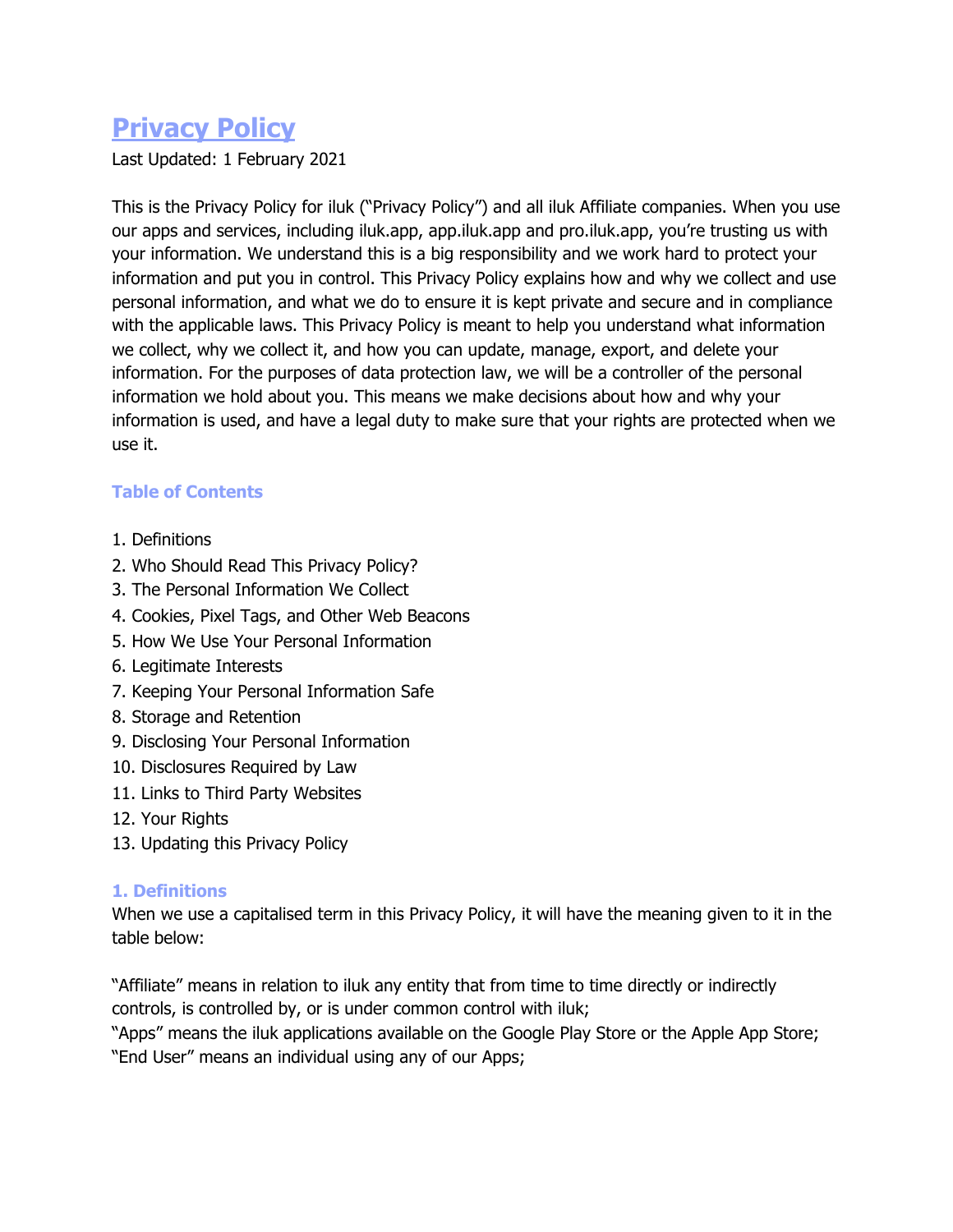"iluk" means Application iluk Inc., a company incorporated in Quebec under company number 1173587834, with its registered office address at 100 André-Prévost St., suite 1906, Montreal, H3E 0C3, Quebec, Canada;

"iluk app" means the marketplace booking mobile application to find last-minute appointments at the best salons in town;

"iluk PRO" means a software and mobile application used by Salon Partners and PRO Partners to manage appointments;

"Partner" means interchangeably Salon Partner and PRO Partner;

"PRO Partner" means an independent professional (mobile or otherwise) using the iluk PRO app and software to manage their online calendar and bookings, clients and payments;

"Privacy Policy" means this Privacy Policy which may be amended from time-to-time;

"Salon Partner" means a business owner who uses the iluk PRO app to make bookings and engage with customers;

"Services" means any of the services we provide to Partners or individuals through our Apps and Websites; and

"Websites" means https://app.iluk.app, https://iluk.app and https://pro.iluk.app, including all subdirectories, subdomains, and mobile sites thereof.

# **2. Who Should Read This Privacy Policy?**

This Privacy Policy will apply to you if you are any of the following:

- a Partner on the iluk app and iluk PRO platforms;
- an End User; or
- a visitor to any of our Websites.

By accessing or using the Services or any of our Websites and Apps, you agree to the terms of this Privacy Policy. If we make any significant changes to this Privacy Policy, we will notify you through email or directly through our Apps and Websites.

If you have any questions about our Privacy Policy, don't hesitate to get in touch with us. Please feel free to reach out to us at admin@ilukapp.com.

# **3. The Personal Information We Collect**

We collect personal information (meaning anything that could identify you either by itself, or when combined with other information we are able to gain access to), as described below. When you use our Services, we collect information that your browser sends to us that is called log data, which may include information such as your computer's Internet Protocol ("IP") address, browser version, pages of our Service that you visit, the time and date of your visit, the time spent on those pages, and other statistics. You can always choose not to provide us with your personal information, but it may mean that we are unable to provide you with the Service you have requested.

Information you provide to us when creating an account.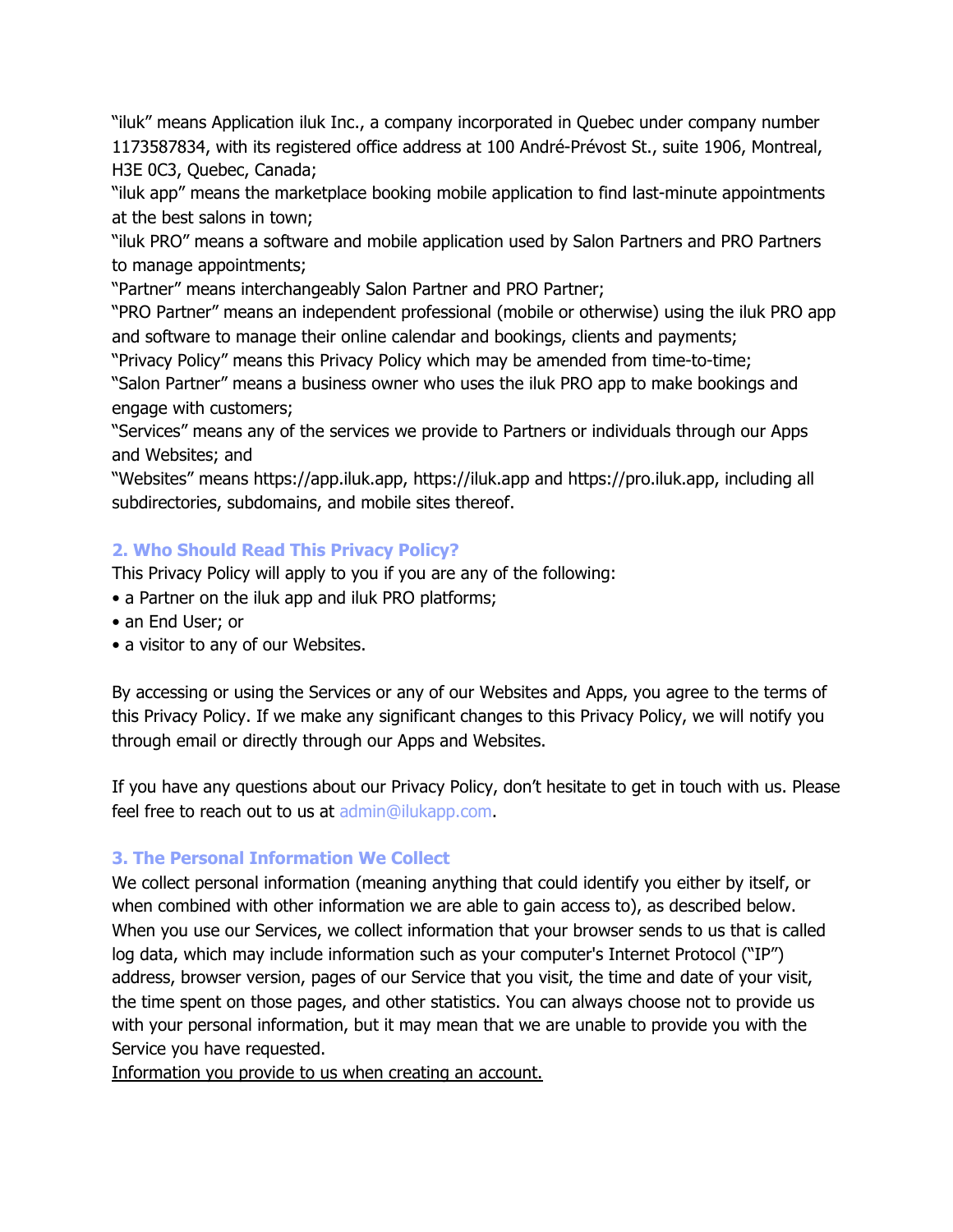When you create an account using either of our Apps or Websites, you provide us with personal information, including your name, e-mail address, postal address, a password, the name of your business (if you are a Partner) and your phone number (if your device has one). We also collect demographic information such as your birth date, age, gender and lifestyle. If you give us permission to do so, we may also collect information about your social media presence, including your usernames.

# Information we collect as you use our Services.

# Apps and Browsers

We collect information about your device when you download and install one of our Apps, and about your browser when you visit either of our Websites.

The information we collect includes:

• how you found our Website: including but not limited to whether you discovered us through a search engine, a partner website, an ad campaign, or email campaign;

• technical information: your IP address, device type, language and region settings, and other details about how you interact with our Apps and Website; and

• location information: if you have activated one of our Apps and permitted your mobile or other location-aware device to transmit location data, we will collect this automatically. This may include country, province, city, or neighbourhood information.

# When Using Our Services

We collect personal information when you use our Services.

This may include:

• areas of interest: including the types of Partner offerings that interest you;

- referrals: information about friends who referred you, or who you have referred to iluk;
- correspondence: copies of correspondence, text, email and other communications you have with us or with Partners via the Apps;

• participation: we will collect and retain the comments you make to the forums, bulletin boards, discussion groups, chat rooms, reviews, or other methods of communication that may be offered on or through our marketplace from time to time, including those you make on our social media pages;

• transaction details: information about how you interact with the iluk app, such as Partner offerings you view, purchase, redeem, and/or post, and the Partners you add to your favourites page; and

• financial account information: we collect minimal financial information as needed for our payment processing partners in order to provide payments functionality to our Partners (such as your credit or debit card number, expiration date, and card verification number).

# For Partners

If you are a Partner, we will collect the following details about you:

• bank details: in order to submit payments to you, we need to collect your bank account and sort code;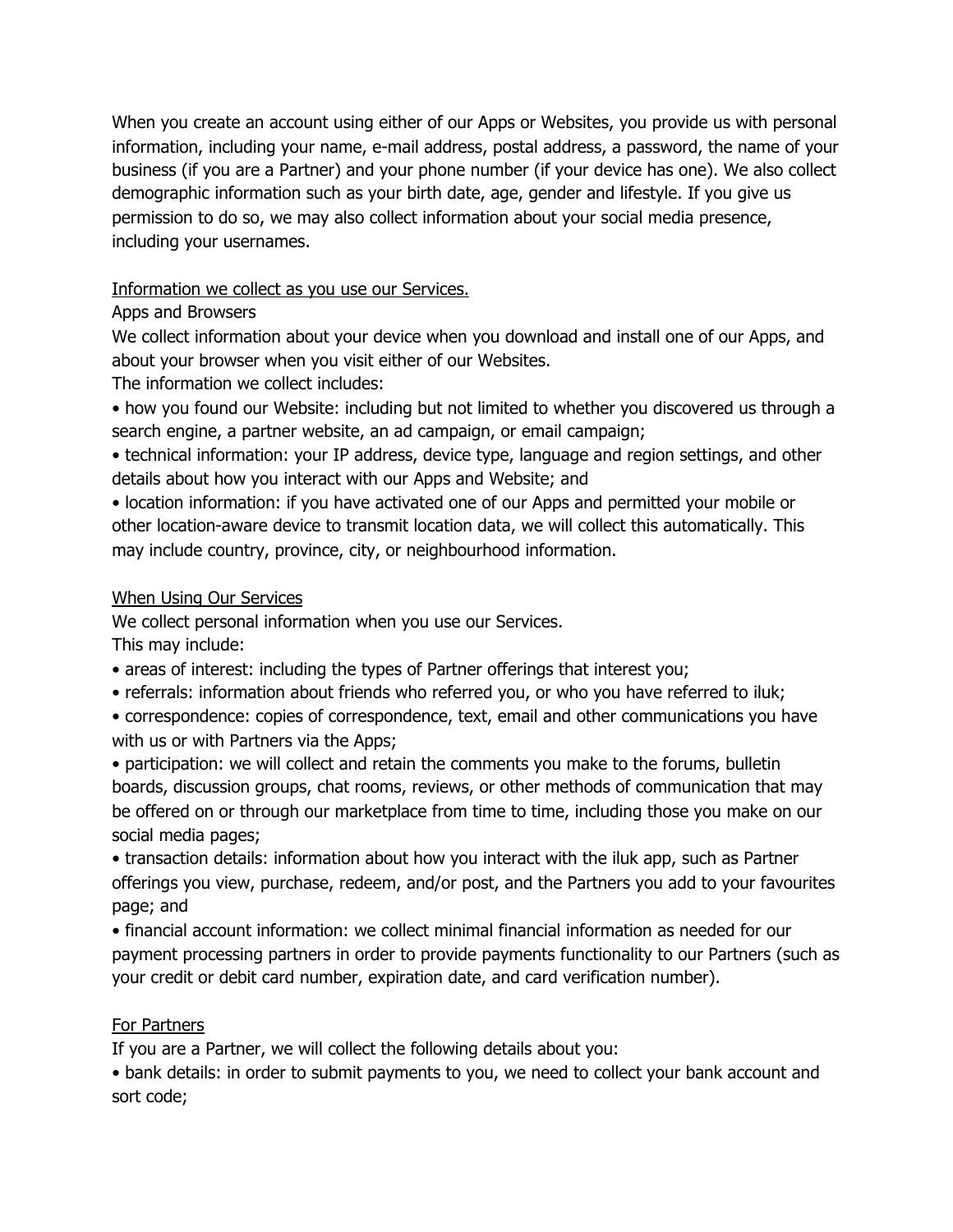• business related information: your business name, a description of your business, titles, names, and bios of your staff members;

• availability and scheduling information: information about your business calendars and staff availability from your iluk account;

• social media information: information from your Facebook page, Twitter feed, LinkedIn profile, Yelp ratings and additional publicly available data; and

• customer information: where you upload your customer database to our servers, we will retain the personal information it contains subject to our Data Retention Policy in Section 8.

#### Third Parties

We may receive personal information about you from other sources with which you have registered, Partners, business partners, affiliate entities (collectively, "Partners"), or other third parties. For example, if an End User creates an account on iluk through one of our registration partners, such as Google or Facebook, we may collect personal information from those websites. We may associate this information with the other personal information we have collected about you.

# Information About Others

Through your use of the Services, we may also collect information from you about someone else. If you provide iluk with personal information about someone else, you must ensure that you are authorised to disclose that information to iluk and that, without iluk taking any further steps required by applicable data protection or privacy laws, iluk may collect, use and disclose such information for the purposes described in this Policy. See Section 3 for more about referrals. If iluk has been given personal information about you by another user and you would not like us to retain it, please contact us using the details given in Section 2 above, and we will delete it.

#### **Cookies, Pixel Tags, and Other Web Beacons**

A cookie is a small file of letters and numbers that we store on your browser or device if you agree. Pixel tags and web beacons are tiny graphic images placed on website pages or in our emails that allow us to determine whether you have performed specific actions. When you access these pages or open email messages, the pixel tags and web beacons generate a notice of that action to us or our service providers. These tools allow us to measure response to our communications and improve our web pages and promotions.

#### We use the following types of cookies:

• **Strictly necessary cookies**. These are cookies that are required for the operation of our Websites. They include, for example, cookies that enable you to log into secure areas of our Websites.

• **Analytical/performance cookies**. These cookies allow us to recognise and count the number of visitors and to see how visitors move around our Websites. This helps us to improve the way they work, for example, by ensuring that users are finding what they are looking for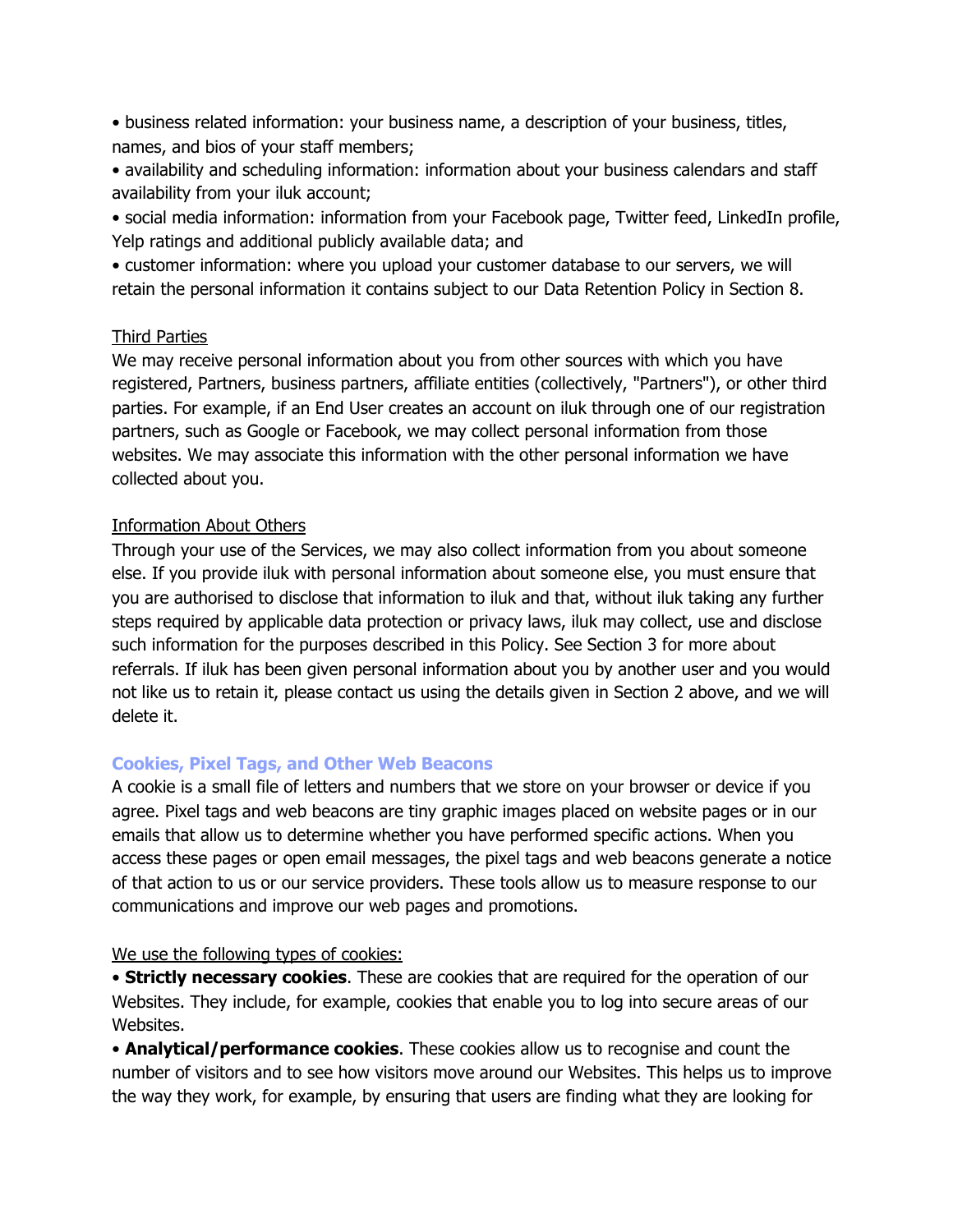easily. We use these to remember who you are and keep track of your preferences, e.g. the cities for which you want to be shown Partner offerings. We may also collect information about the website you were visiting before you landed on one of our own, and the website you visit after you leave our own, if this information is supplied to us by your browser.

• **Targeting and Remarketing Cookies from Third-party Advertising Networks**. iluk has

relationships with third party advertising companies to place advertisements on our behalf onto other websites, and to perform tracking and reporting functions for our platform and our advertisements. These third parties may place cookies on your device which automatically collect information about your visit to one of our Websites, your IP address, your ISP and the browser you use. Information collected may be used, among other things, to deliver advertising targeted to your interests and to better understand the usage and visitation patterns of our platform and Websites. You can learn more about this type of remarketing below.

#### Remarketing Cookies

You may notice that sometimes, after visiting a website, you see increased numbers of adverts from the site you visited. That's because the website you visited has placed a cookie on your web browser. Using that cookie and web analytics tools, the website owner will be able to show you adverts on third-party websites that they think you might be interested in. This cookie does not give access to your computer or mobile device, but may be able to identify you from other details.

#### Google Analytics

Our Websites use Google Analytics to show relevant adverts to users who have previously visited us as they browse the web. This enables us to tailor our marketing to better suit your needs and only display ads that are relevant to you. You may see iluk or one of our Partners in search results pages (using Google Adwords), on YouTube, in banner adverts on Gmail and on other services run by Google.

Any information collected will be used in accordance with our own privacy policy and Google's privacy policy. If you do not wish to see ads, you can:

• opt out of Google's use of cookies through Google's Ads Settings

• refuse the use of cookies by downloading and installing Google Analytics Opt-out Browser Add-on.

#### Facebook Remarketing

We also use similar targeted advertising technology to ensure that we only serve people with adverts on their Facebook pages that are relevant to them. To enable us to do this, we include a piece of code on our websites, called the Facebook Pixel. The information collected, for example which pages you visited, which device you used and what actions you took, will be used in accordance with our own privacy policy, as well as Facebook's privacy policies. The Facebook Pixel only lasts for sixty (60) days. Using the Facebook Pixel, we can also remarket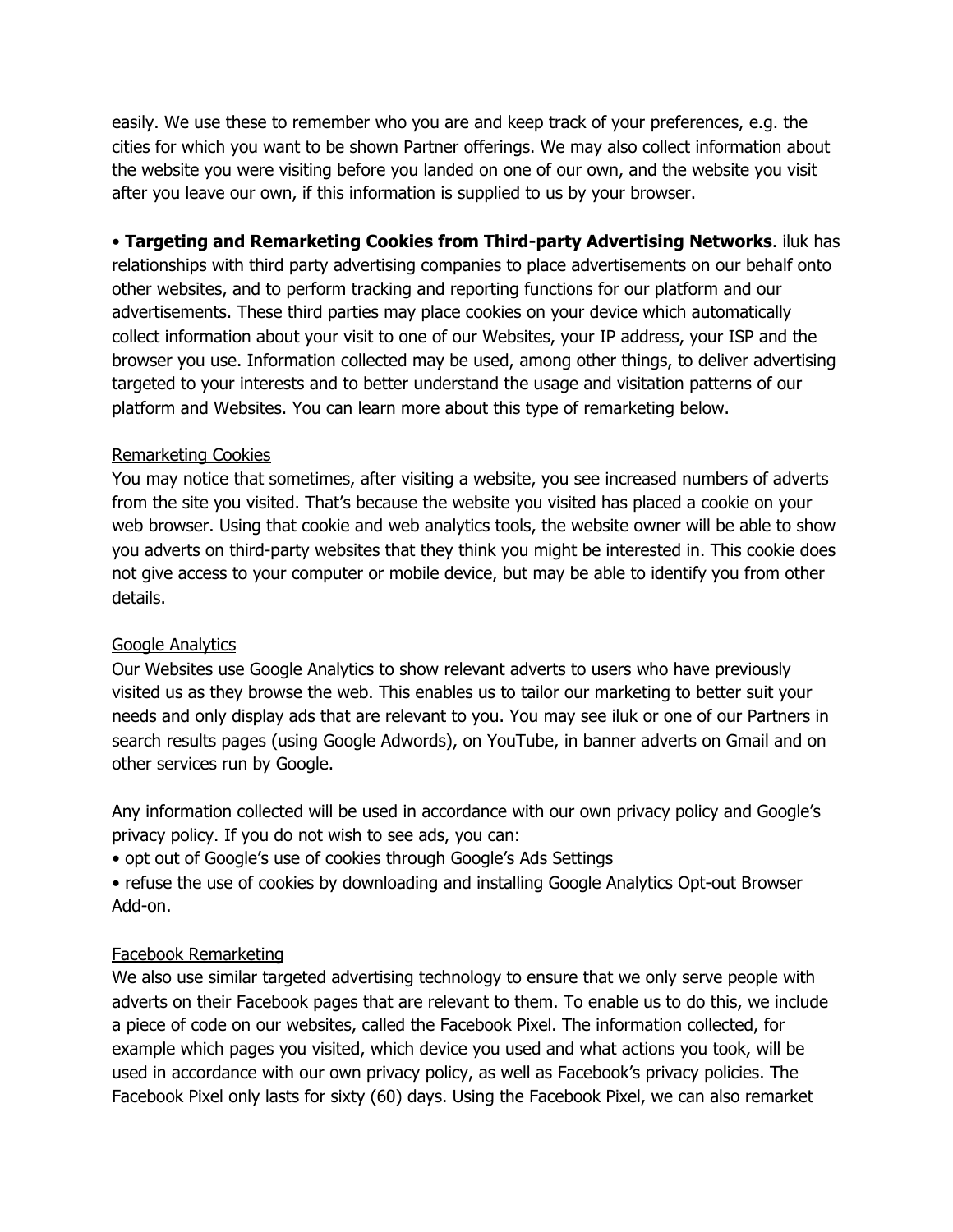adverts to you through Instagram, which is owned by Facebook. You can set preferences for how Facebook advertises to you using your Facebook ad preferences.

#### Opting Out of Cookies

You can refuse to accept some or all cookies by modifying settings within your browser. For guidance on how to do this, please visit http://www.aboutcookies.org. However, if you block strictly necessary cookies, you may be unable to access certain parts of our Websites. If you wish to opt out of remarketing cookies, please visit the Network Advertising Initiative Opt-out Page.

# **5. How We Use Your Personal Information**

We will only use your personal information when the law allows us to. Most commonly, we will use your personal information in the following circumstances:

• where we need to perform a contract with you (e.g. to create an appointment or to process a payment);

• where it is necessary for our legitimate interests (or those of a third party) and your interests and fundamental rights do not override those interests (see the "Legitimate Interests" section below); and

• where we need to comply with a legal or regulatory obligation.

We may use personal information held about you in order to:

• provide you with offers for products and services from participating Partners, including offers based on variables such as stated and anticipated customer interests, personal characteristics, or location;

• recommend certain Partners offerings to you (e.g., to suggest Partners to add to your favourites page or remind you when it's time to rebook a service);

• facilitate and fulfil requests for appointments for Partner offerings, including their purchase and redemption;

• evaluate eligibility of customers for certain offers, products or services, and evaluate the types of offers, products or services that may be of interest to End users;

• track redemption of Partner offerings and perform other analytics;

• improve our Services, including performing analysis, tracking your use of the Services for the purposes of displaying advertising and content;

• provide customer support, including to our Partners or business partners;

• communicate and provide additional information that may be of interest to you or Partner clients about iluk and our Partners and business partners, such as iluk news, special offers and coupons, announcements, and marketing materials;

• send you reminders, technical notices, updates, security alerts and support and administrative messages;

• provide advertisements to you through the Services, email messages, text messages, applications, push notifications, or other methods of communication;

• administer surveys, sweepstakes, contests, or other promotional activities or events sponsored by us or our partners;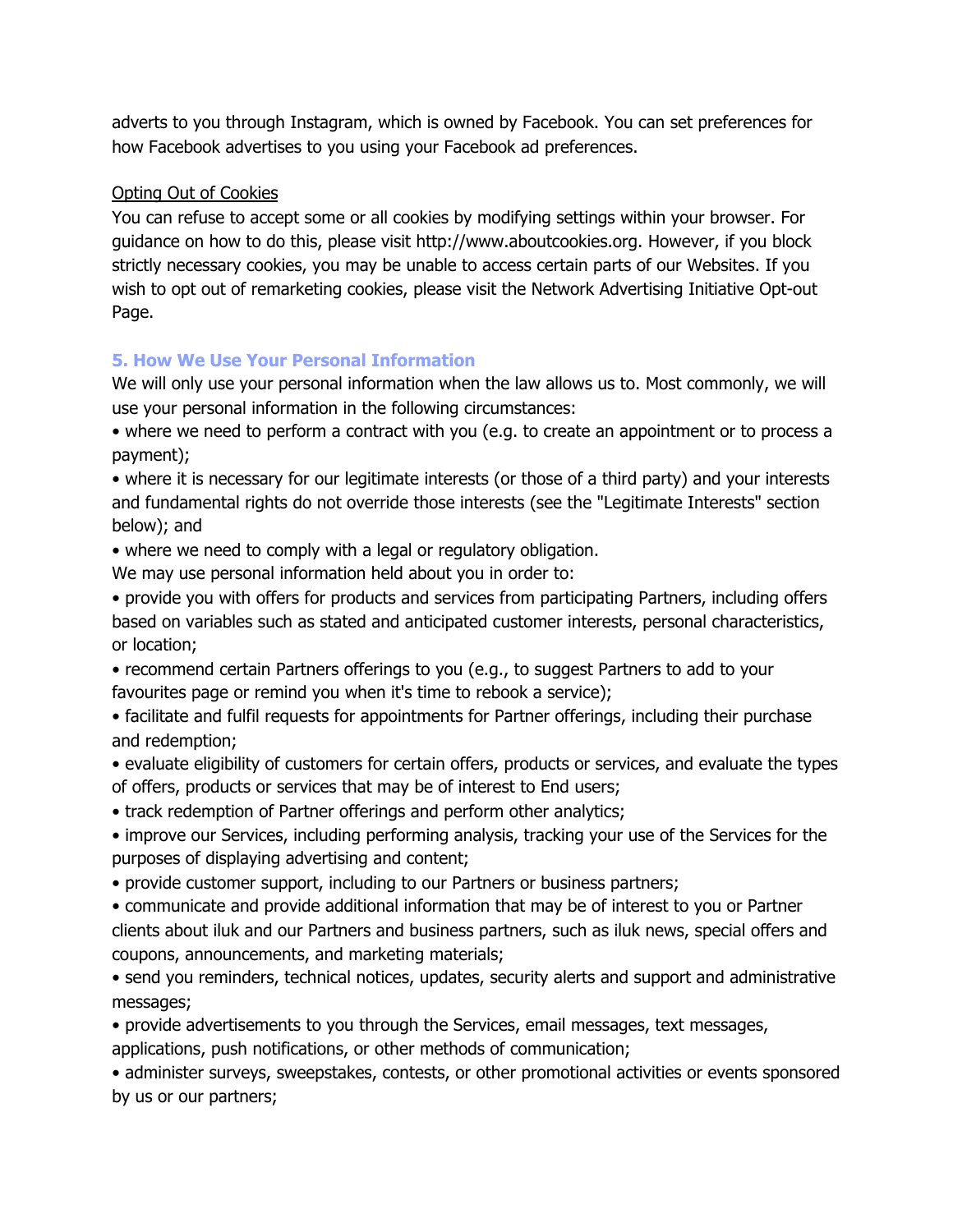• manage our everyday business needs such as administration of the Services, forum management, fulfilment, analytics, fraud prevention, enforcement of our corporate reporting obligations, terms of use, or to comply with the law.

Your information will be treated in accordance with applicable data protection law.

6. Legitimate Interests

We may rely on legitimate interests to process your personal information, provided that your interests do not override our own. Where we rely on legitimate interests, these interests are:

• providing, maintaining, and improving the Services to meet the needs of our End Users and Partners;

- understanding how the Services are used to improve their performance in the future;
- customising the Services to provide you with a better user experience;

• marketing to inform End Users and Partners about other Services we offer that might benefit or interest them;

• providing advertising;

• detecting, preventing, or otherwise addressing fraud, abuse, security, or technical issues with our services; and

• enforcing legal claims.

# **7. Keeping Your Personal Information Safe**

We employ a variety of physical and technical measures to keep your personal information safe and to prevent unauthorised access to, use or disclosure of it. Databases are stored on secure servers and we control who has access to them (using both physical and electronic means). Where we have given you (or where you have chosen) a password which enables you to access our Services, you are responsible for keeping this password confidential. We ask you not to share a password with anyone. We cannot absolutely guarantee the security of the internet, external networks, or your own device, accordingly any online communications (e.g. information provided by e-mail, through our Website or our Apps) are at your own risk.

# **8. Storage and Retention**

# Where we store your personal information

We are a Quebec, Canada company operating different markets. Where possible, our data is hosted and stored within Canada or with partners protected by Privacy Shield agreements. When necessary, the information that we collect from you may be transferred to, and stored at, a destination outside Canada, and may also be processed by staff operating outside Canada who work for us or for one of our partners. Whenever data is transferred outside of Canada, we will take all steps reasonably necessary to ensure that any transferred personal information is treated securely and in accordance with applicable data protection laws.

# Data Retention

iluk will store personal data as long as Partner accounts continue to use our software, and for a period of not more than 24 months thereafter. Users may elect to have their data removed from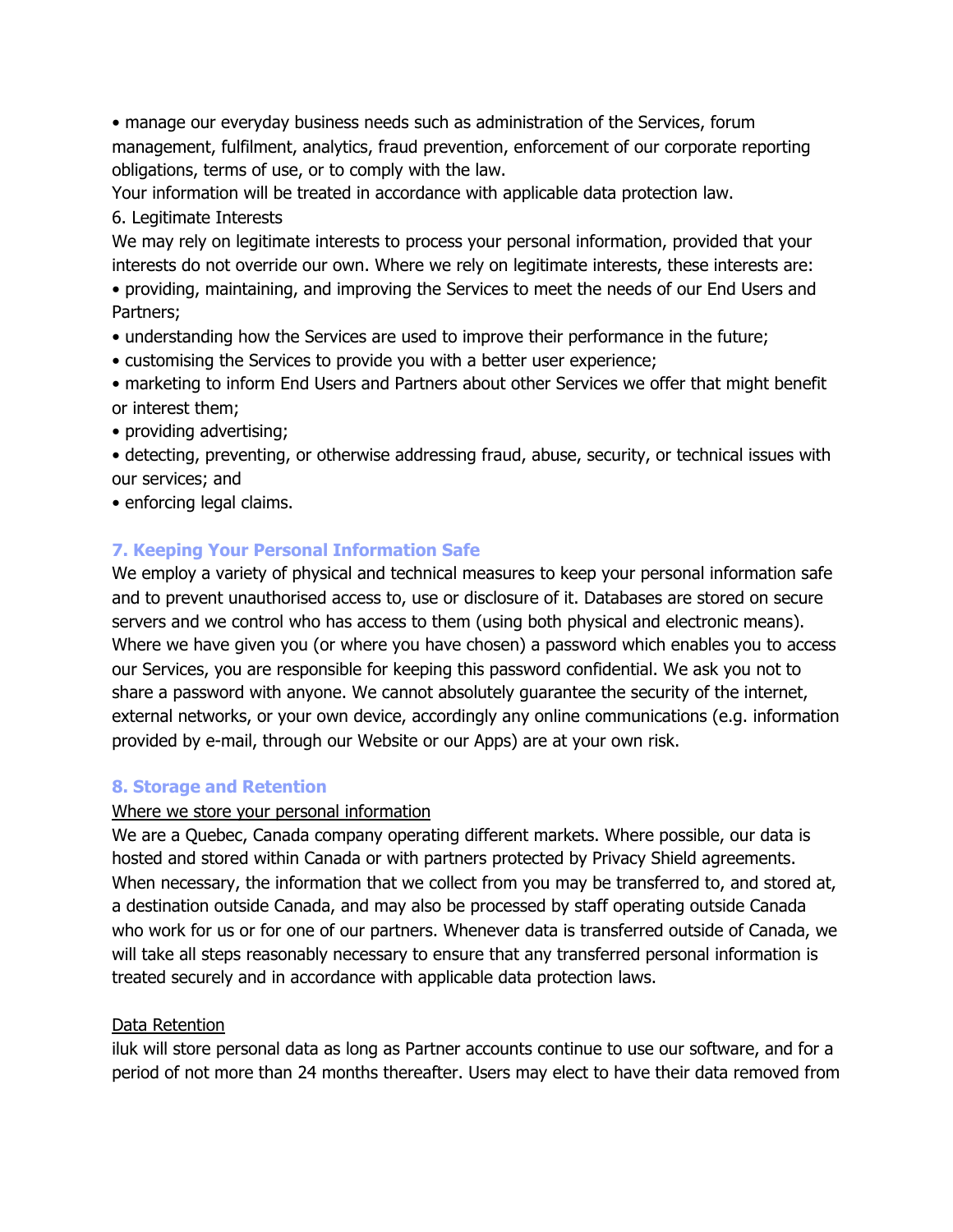iluk either by contacting the Partner directly or by contacting users on iluk.com. In the case that a Partner explicitly indicates their intention to cease to use our software and have their data deleted, personally identifiable information stored with their account shall be encrypted and/or removed. Other information related to activity on the Apps will be retained for reporting and analytical purposes, or other purposes at set forth in Section 9.

#### **9. Disclosing Your Personal Information**

Except as otherwise stated in this Privacy Policy, we do not sell, trade, rent, or otherwise share the personal information that we collect with third parties, unless you ask or authorise us to do so. However, there are occasions where we may need to disclose your personal information. Where we do so, any such disclosure will be on the basis that these third parties are required to keep the information we give them confidential and secure, and will not use it for any other purpose than to carry out the services they are performing for us. We may disclose personal information as follows:

• to affiliated companies (e.g., subsidiaries and other companies owned by or controlled by iluk);

• to service providers that are hired by us to provide administrative and communication services on our behalf, such as website hosting, the processing and delivery of mailings, providing customer support, or providing credit card processing services;

• to Partners where you have purchased services from a Partner through iluk, or participated in an offer, contest or other activity sponsored or offered through iluk on behalf of the Partner. We may also provide Partners with other personal information about you on your iluk account to send customised offers, to validate the purchases, to aid and troubleshoot redemption, to combat fraud, as part of legal proceedings affecting iluk and the Partner, to facilitate a direct relationship between Partners and customers, and to enable Partners to communicate electronically with customers who make purchases from the Partner;

• when you rate or review a Service which you have purchased, your rating, review, photo, your first name and last initial will be published on the iluk app and may appear on third party websites. For Partners whose businesses have received reviews on the iluk Marketplace, these reviews may be syndicated on third party websites;

• to business partners and other advertisers as part of an offer, contest, distribution partnership, or other activity that is provided by or in conjunction with iluk and its business partners and in which you have elected to participate. For example, if you are referred to iluk from a business partner's website or through an invitation facilitated by or in conjunction with a iluk business partner, iluk may provide that business partner with contact information and transactional information;

• to the public when any user of the iluk app access your favourites page. You may, however, hide this information from the public by marking your favourites page as private;

• to third parties to whom we may choose to sell, transfer, or merge parts of our business or our assets. Alternatively, we may seek to acquire other businesses or merge with them. If a change happens to our business, then the new owners may use your personal information in the same way as set out in this policy; and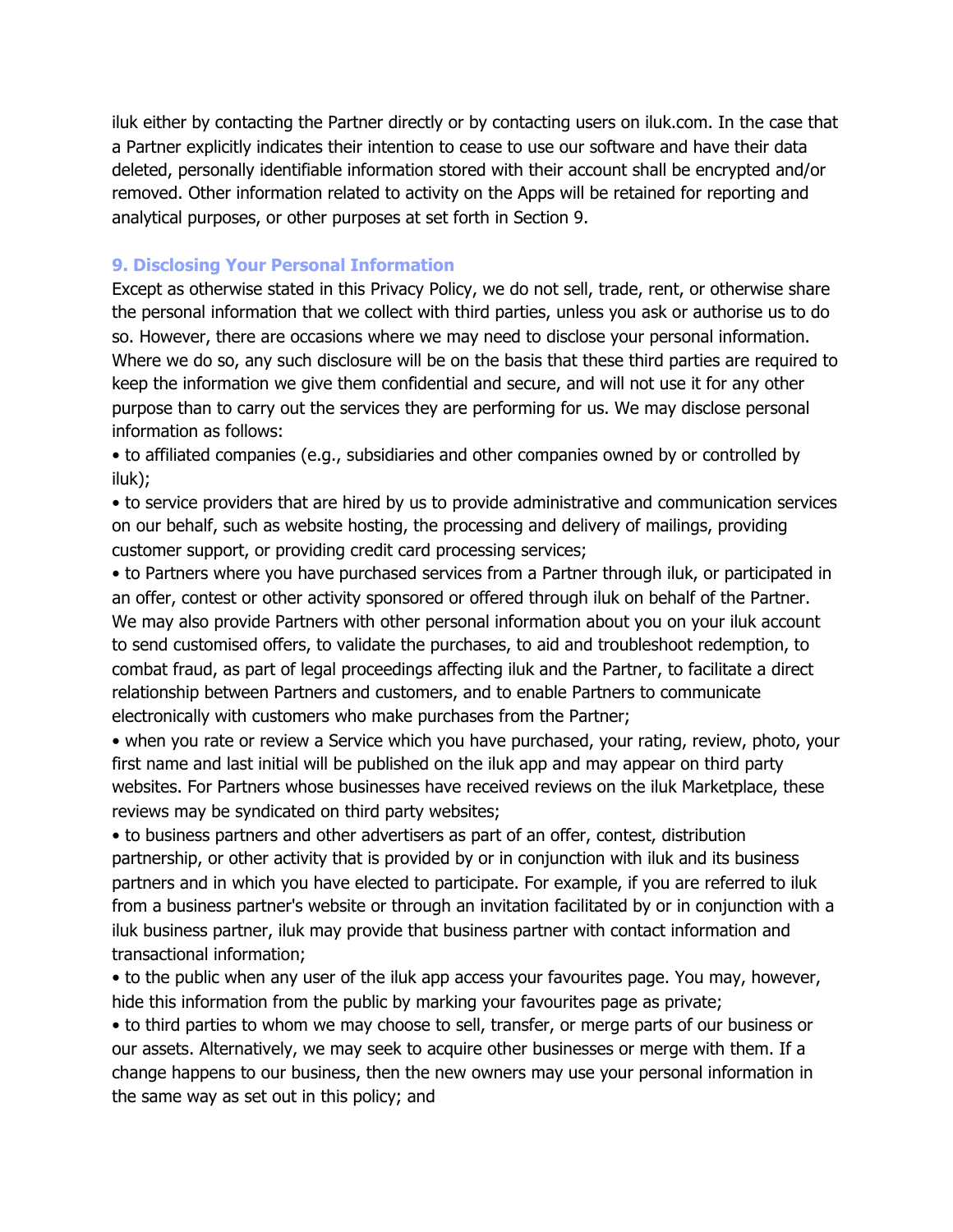• to our professional advisors.

#### If You Are a Partner

We may share some or all of your personal information, including but not limited to booking information, staff member names, Partner offerings, ratings and reviews, prices and discounts, appointment availability, and related data (collectively "Partner Information") with end users who have signed up or registered for iluk and with iluk business partners and affiliates with which iluk is working:

• we may feed Partner information to third party websites (excluding customer lists), which may result in Partner information appearing on a third-party website, mobile application or in search engine results; and such results may include a corresponding link to schedule an appointment through iluk;

• iluk may contact Partner employees through email to invite them to create a iluk account with a restricted login;

• we may use certain contact information to promote your goods and services through a variety of online and offline advertising and promotional media, including, but not limited to Google, Google AdWords, Facebook Ads, Twitter, e-mail distribution lists, and third-party business partners and affiliates; or

• if you have participated in any joint Partner offerings or promotions with other Partners, iluk may disclose your personal information to its Partners and/or advertisers, as part of such offer, contest, or other activity that is provided by or in conjunction with iluk and its business partners and in which you have elected to participate.

#### Aggregated Data

We may use aggregated non-personally identifiable data to:

• assist us to better understand how our customers are using the Services,

• provide our customers with further information regarding the uses and benefits of the Services, • enhance small business productivity, including by creating useful business insights from that aggregated data and allowing you to benchmark your business's performance against that aggregated data, and

• otherwise to improve the Services.

#### **10. Disclosures Required by Law**

We are subject to the law like everyone else. We may be required to give information to legal and/or regulatory authorities if they so request, or if they have the proper authorisation such as a search warrant or court order. We also may need to retain and disclose certain personal information about you to legal and/or regulatory authorities and to appropriate agencies to conduct anti-money laundering checks and to assist with fraud prevention. We will disclose this information as is required by law.

#### **11. Links to Third Party Websites**